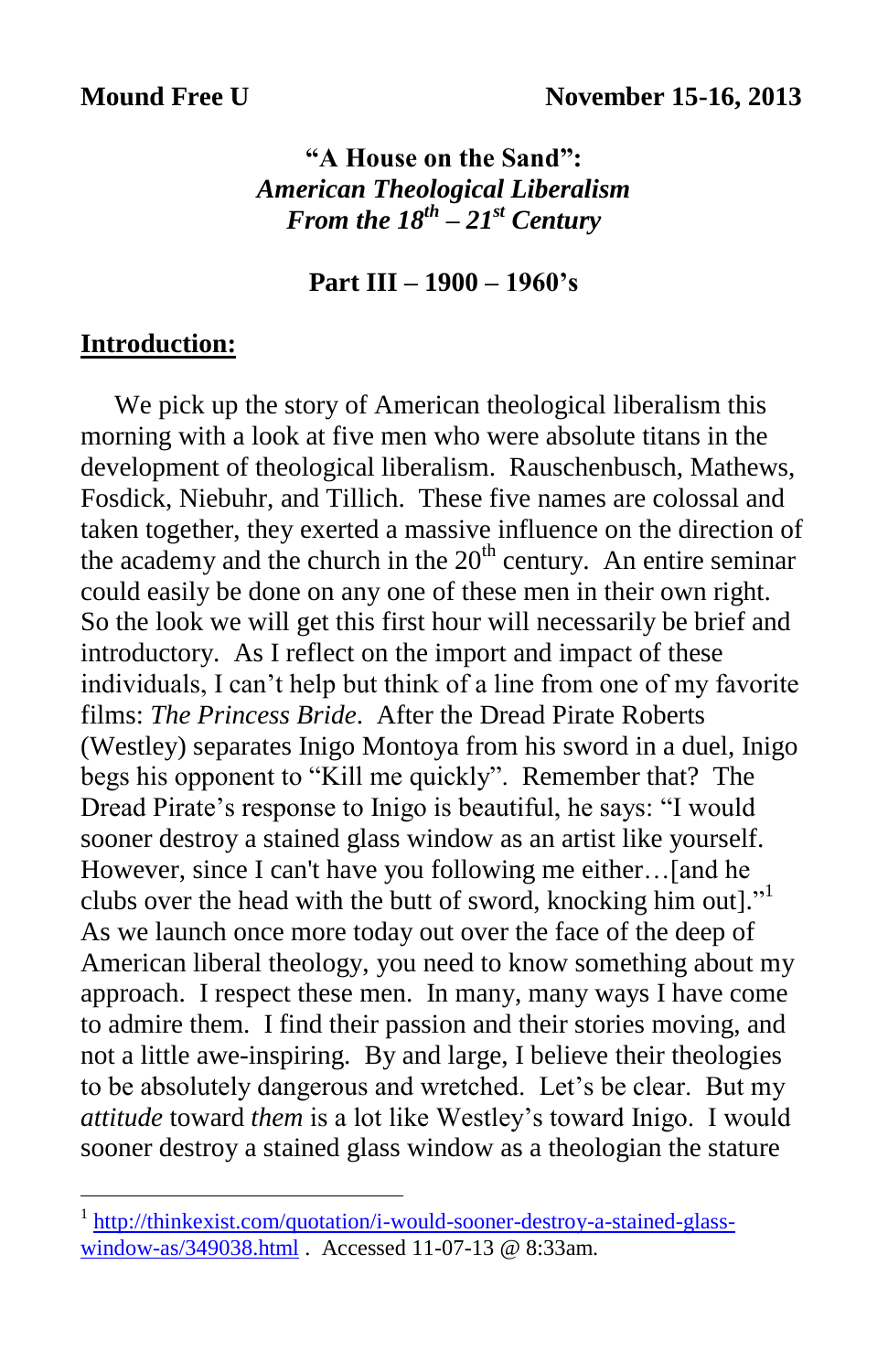of any of these men. However, since I can't have my family, my church, or my community following them, I do want to deliver a knockout blow of sorts with this seminar. When Karl Barth was lecturing theology students on the thought of Friedrich Schleiermacher (with whom he profoundly disagreed), he told his listeners by way of caution: "He who has never loved here…may not hate here either."<sup>2</sup> I agree. So as I move toward the speck in the eye of mainline thinkers, I am increasingly aware of the fact that they are *people* made in God's image that I am called to love. Men with wives and kids, and dads and neighborhoods. I would sooner destroy a stained glass window as an artist like these men.<sup>3</sup> However, since I can't have you following them either…Let's begin with Walter Rauschenbusch.

## **1. Walter Rauschenbusch (1861-1918)**

 Walter Rauschenbusch was born in Rochester, New York in 1861 and he died Rochester, New York in 1918. He was only 56 years old. Rauschenbusch was the central shaper and figure of what became known as the Social Gospel Movement. The Social Gospel is a phrase that's typically spoken with a roll of the eyes from your average evangelical, but at least in theory, it need cause no such reaction.<sup>4</sup> The Social Gospel Movement was an attempt to take seriously the practical implications of the biblical message of

 $\overline{a}$ 2 *The Westminster Handbook to Karl Barth*. Richard Burnett, editor. Westminster John Knox Press: Louisville, KY. 2013. p.199.

 $3$  Another way to say this is the way Dr. Carl Trueman commended a recent volume written by Rosaria Champagne Butterfield entitled: *The Secret Thoughts of an Unlikely Convert: An English Professor's Journey into the Christian Faith*. Crown & Covenant Publishers: Pittsburgh, PA. 2012. Trueman writes: "I cannot recommend this book highly enough*. I do not agree with everything she says; but I did learn from everything she wrote*. It deserves the widest possible readership. (emphasis mine)"

 $4$  Part of the proof of this lies in the resurgence of interest on the part of evangelicals in recent years in the areas of compassion and mercy ministry. Historically, conservative evangelicals and fundamentalists have struggled with the social entailments of the gospel message. This was made nowhere more plain than in Carl F.H. Henry's *The Uneasy Conscience of Modern Fundamentalism*. William B. Eerdman's Publishing Company: Grand Rapids, MI. (1947) 2003.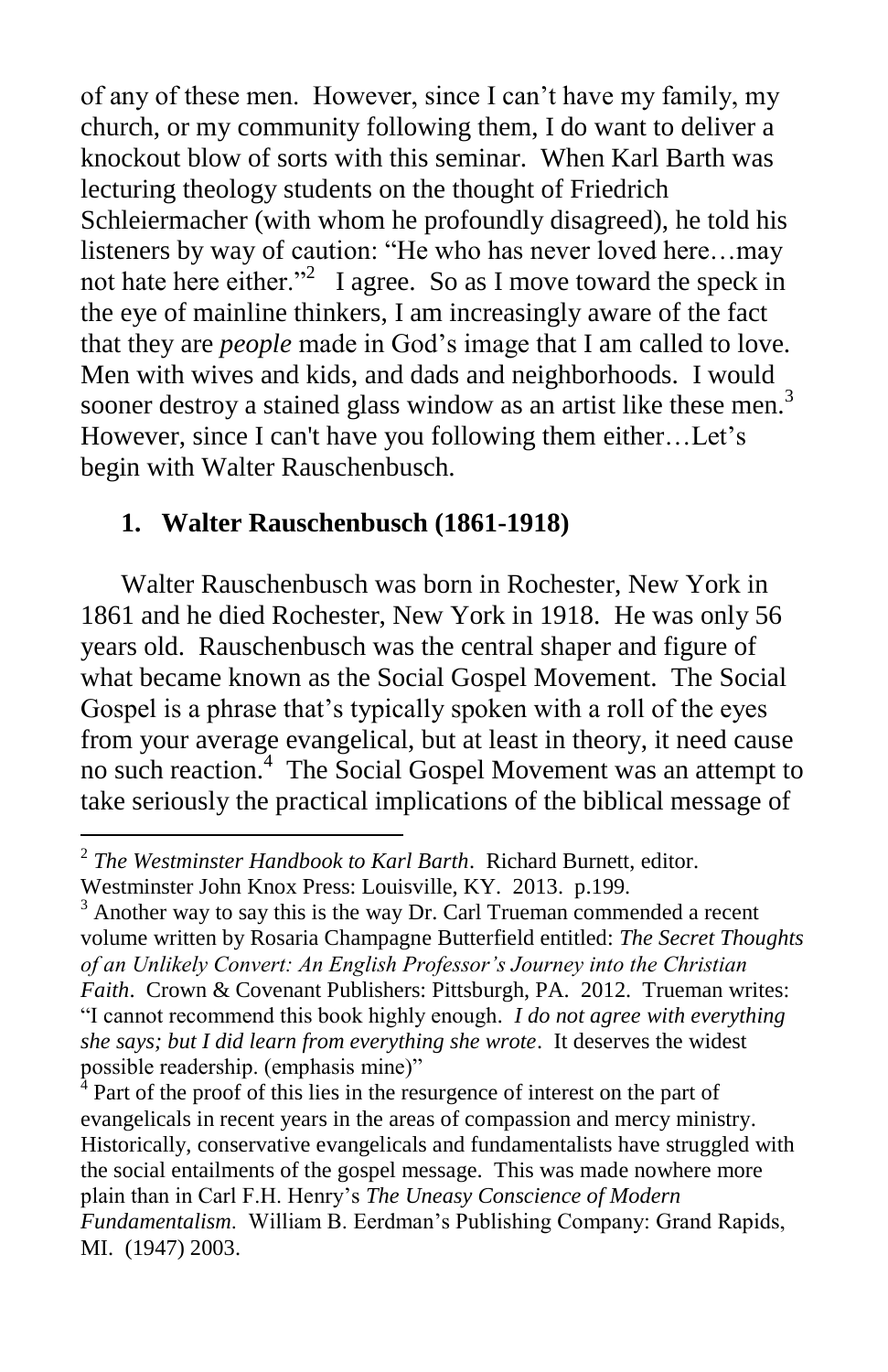the kingdom. The corporate, ethical dimensions of the gospel as applied to issues such as poverty, ethnic inequality, crime, and education. These issues moved Walter Rauschenbusch very deeply. He literally wrote the book on the subject called: *A Theology for the Social Gospel*. A book that appeared in 1917, one year before his death. At end of the day, the death-knell of this movement wasn't their passion for *social justice*, it was that they came to disdain *soul-willing*. They confused the *entailments* of the gospel (compassion, mercy, justice) with the *gospel message itself*: the glorious announcement concerning the life, substitutionary death, burial, and bodily resurrection of our Lord Jesus Christ. The social gospellers were nobly committed to Jesus' heart for alleviating *earthly suffering*, it's just that they completely lost their grip on his warnings related to *eternal suffering*.

 Rauschenbusch was born to conservative Lutheran parents. His father, August Rauschenbusch, was described as a "headstrong, highly irritable, religiously zealous [man]…[and] prone to self-pitying meanness. His nervous bullying made him a bad husband and, at best, a difficult father…[His] biographer [who had personal ties to the family] claimed that August was also a drunk." <sup>5</sup> That was Rauschenbusch's father. Let's be careful throwing stones at this stained glass window. I don't what it's like to grow up with a father like his. My earthly father *loves* me. You know how I know? Cause *tells* me. My father is *proud* of me. You how I know? He *tells* me. And makes *really big difference* in my life. He's hundreds of miles away. I'm 36 years old and I still straighten up when he says he's proud of me! It matters. Walter Rauschenbusch simply knew his father as a man who was impossible to satisfy. Though I do not know, I have to imagine that it is no stretch to believe that the boy Walter Rauschenbusch never heard the words from his earthly father that Jesus heard from his heavenly Father in Luke 3:22 – "You are my beloved Son; with you I am well pleased."

<sup>5</sup> Gary Dorrien, *The Making of American Liberal Theology: Idealism, Realism, and Modernity1900-1950*. Westminster John Knox Press: Louisville, KY. 2003. pp.74-75.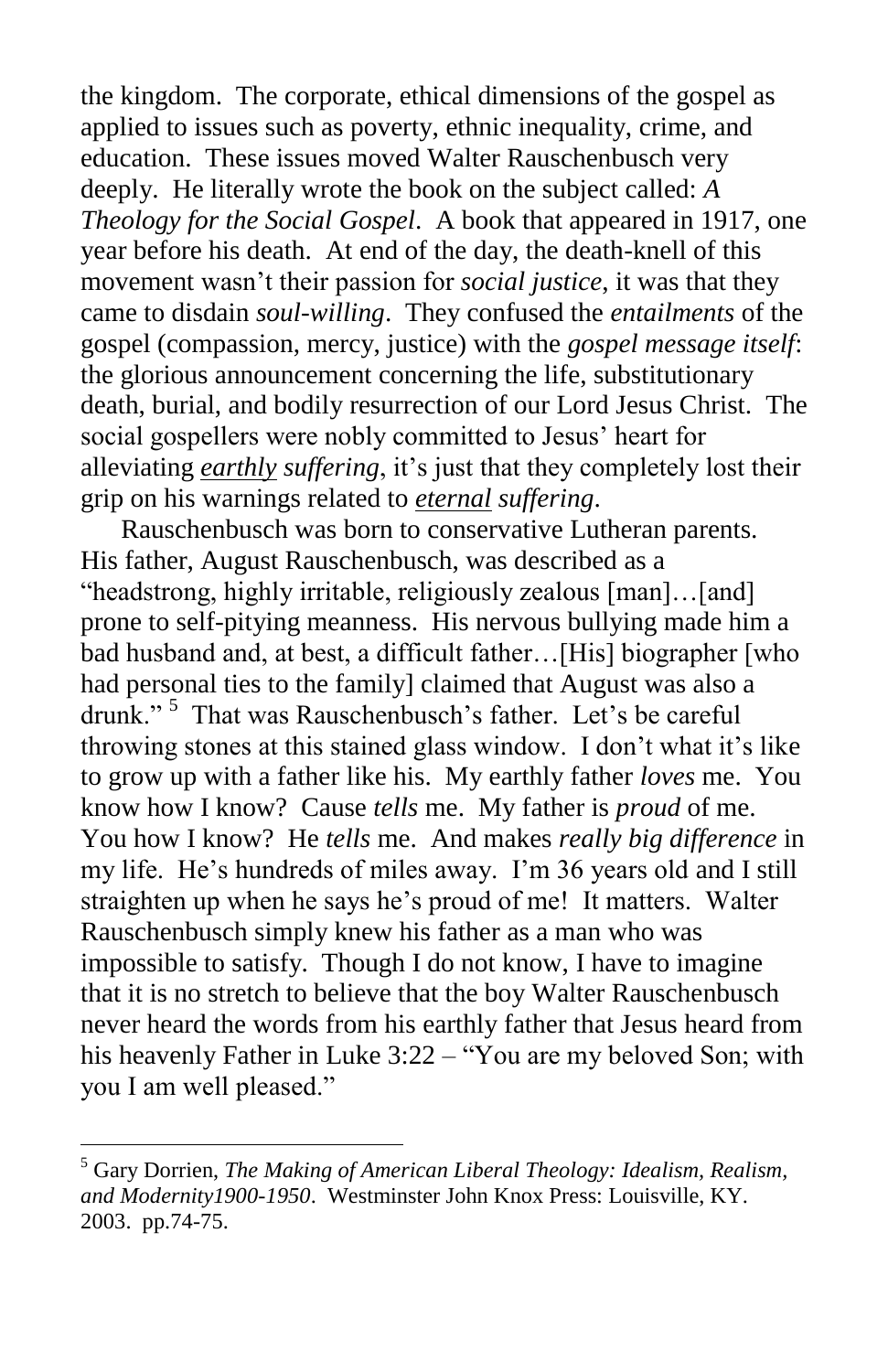Though Rauschenbusch didn't experience fatherly encouragement from his dad, he did receive much of it at the hands of his teachers at Rochester Seminary. Under the influence of such men during his years at Rochester, Rauschenbusch's doctrinal deterioration was swift. He embraced Darwinian evolution, rejected the infallibility of the Bible and he also dispensed with the doctrine of the substitutionary atonement of Christ on the cross. Eventually, he'd give up the transcendence of God, the authority of Scripture, and even the deity of Christ. He confessed early on during his theological formation:

 "I am just beginning to believe in the Gospel of the Lord Jesus Christ, not exactly in the shape in which the average person proclaims it as the infallible truth of the Most High, but in a shape which suits my needs, that I have gradually constructed for myself...".<sup>6</sup>

Both his father and his mother felt great grief at his emerging liberalism. But he reassured them with statements like: "I believe in the gospel of the Lord Jesus Christ with all my heart. What this gospel is, everyone has to decide for himself, in the face of his God."<sup>7</sup> Incongruously, he was drawn to the preaching ministry of D.L. Moody and was a frequent attendee at his conferences and revival meetings. In fact, Rauschenbusch actually linked up with Ira Sankey (Moody's song leader) and together they produced a German edition of Sankey's *Gospel Hymns No. 5*. Rauschenbusch translated over 100 of the hymns including "I Need Thee Every Hour" and "What a Friend We Have in Jesus".

 The one constant in Moody's central message (*personal* salvation) was conspicuously absent in Rauschenbusch's concept of *social* salvation. He felt that concern over individual salvation was a "one-sided half-gospel".<sup>8</sup> Conservatives frequently took issue with his burgeoning liberalism and its influence on the American public. William Bell Riley (founder of Northwestern Bible College here in the cities) was especially critical. Rauschenbusch replied to one of Riley's criticisms: "When you

 $6$  Rauschenbusch quoted in Dorrien, p.79.

 $<sup>7</sup>$  Ibid, p.79.</sup>

<sup>&</sup>lt;sup>8</sup> Rauschenbusch quoted in Dorrien, p.84.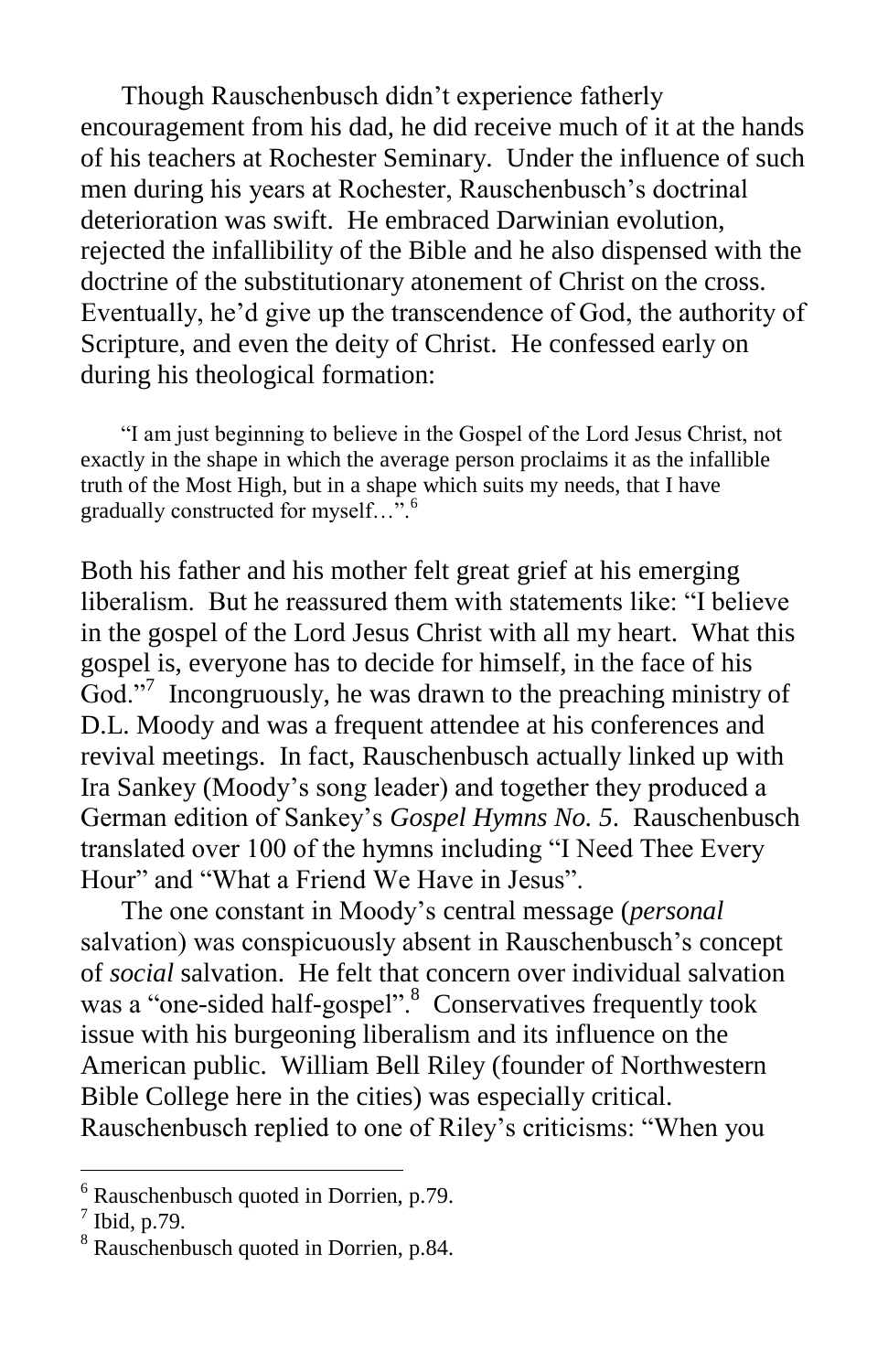charge me with 'denying the Lord that bought me' you hurt me just as if you charged me with being false to my wife or cruel to my children."<sup>9</sup> Rauschenbusch died of colon cancer on July 25, 1918. Though he was the chief architect of the Social Gospel Movement, Rauschenbusch was far from its only advocate. One of the academic heavyweights of the movement was the University of Chicago's Shailer Mathews.

# **2. Shailer Mathews (1863-1941)**

 Shailer Mathews was born into a Baptist home in Portland, Maine in 1863. In time he became the premier scholar of the University of Chicago, a school literally bought and set in motion by the money of John D. Rockefeller and dedicated to propagating cutting edge liberal theology. Mathews was raised in an evangelical context. A graduate of Colby College he then transitioned to study in Berlin at the age of 27 in the year 1890. Mathews found the cultural openness and academic freedom in which he was immersed in Germany to be life-giving and possibility-creating. He was drawn almost instinctively to liberalism. When he finally returned home to New England, he felt the context in which he was nurtured as a young man to be provincial and constricted by comparison. So upon the completion of his studies in Germany, he accepted the invitation to join the faculty at the University of Chicago. By the 1920's, Shailer Mathews became one of the greatest targets of conservative criticism while at the same time mounting an impressive attack of his own.

 His most capable opponent was Princeton Theological Seminary's J. Gresham Machen. In 1923, Machen fired a shot across the bow with his book *Christianity and Liberalism*. The title says it all – his whole thesis is there in those three words: *Christianity and Liberalism* (as in – these are two different things). Machen boldly stated:

<sup>&</sup>lt;sup>9</sup> Ibid, p.124. Using the categories and language of 2 Peter 2:1-3, Bell was informally charging Rauschenbusch with heresy. I'm afraid, unlike with the case of Charles Briggs, the charge suits Rauschenbusch.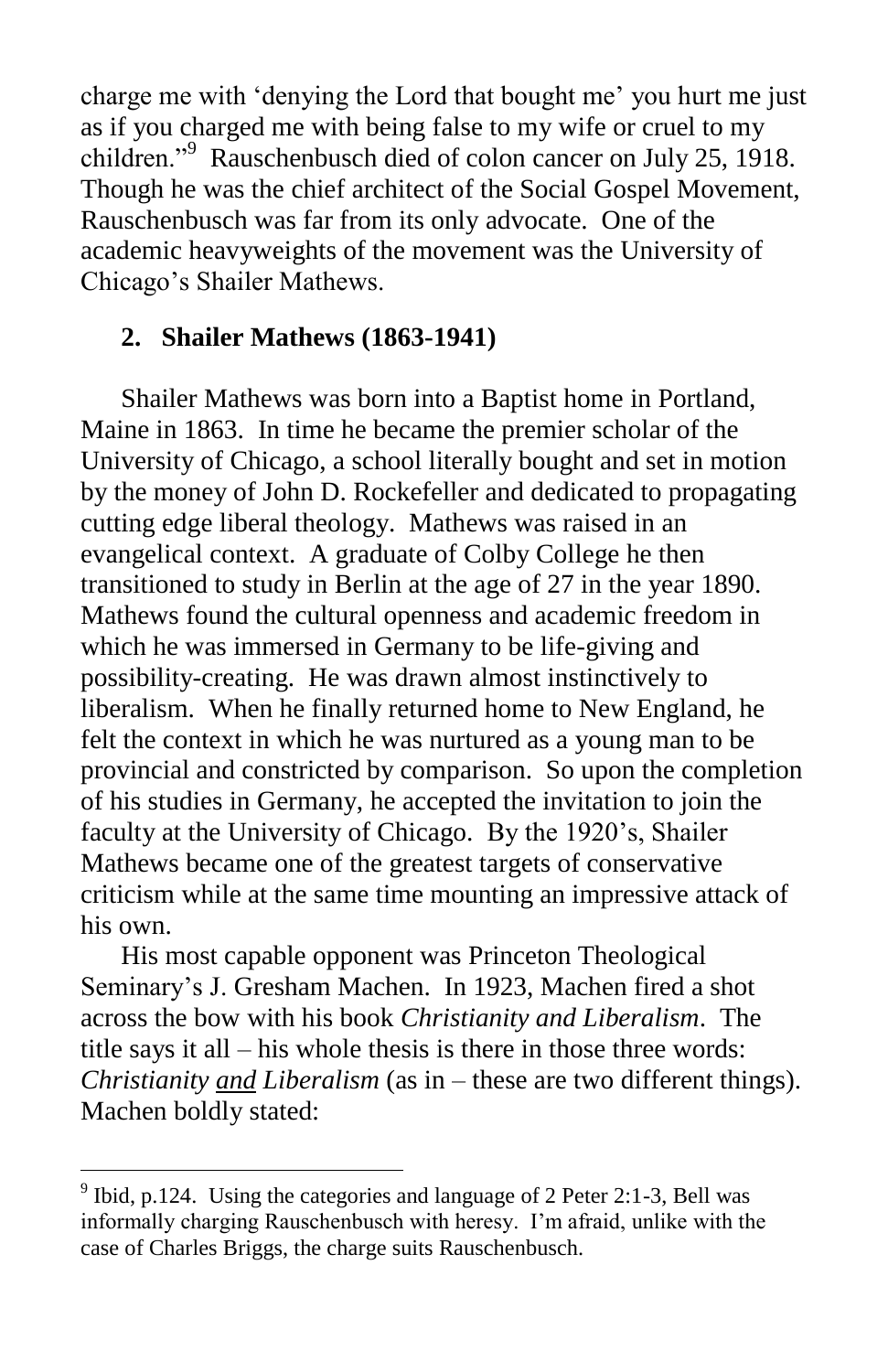"…naturalistic liberalism is not Christianity at all…Christianity is based…upon an account of something that happened, and the Christian…is primarily a witness…The important thing is that he tell the truth, the whole truth and nothing but the truth. If we are to be Christians, then, it does make a vast difference what our teachings are, and it is by no means aside from the point to set forth the teachings of Christianity in contrast with the chief rival of Christianity. The chief modern rival of Christianity is 'liberalism.'…Christianity is founded upon the Bible…Liberalism on the other hand is founded upon the shifting emotions of sinful men."<sup>10</sup>

And if we think that Machen made this critique like an ostrich with his head in the sand of conservative reformed evangelicalism we would be mistaken. Like Shailer Mathews and many other American theologians, Machen also studied in Germany. And his experience at Marburg under the teaching of Wilhelm Herrmann was as electric as anything Mathews experienced – if not more so. Listen to Machen (who did grow up within conservative southern reformed Presbyterianism) listen to him describe his encounter with Herrmann (who rejected almost everything essential to the Christian gospel). This is a combination of statements he made about Herrmann in private letters written to his mother and father and brother back home in America. Machen writes in 1905:

 "…the first time that I heard Herrmann may almost be described as an epoch in my life. Such an overpowering personality I think I almost never before encountered – overpowering in the sincerity of religious devotion. Herrmann may be illogical and one-sided, but I tell you he is alive…I can't criticize him, as my chief feeling with reference to him is already one of the deepest reverence…He speaks right to the heart; and I have been thrown all into confusion by what he says – so much deeper is his devotion to Christ than anything I have known in myself during the past few years…certain I am that he has found Christ; and I believe that he can show how others may find him – though, perhaps afterwards, in details, he may not be a safe guide. In fact, I am rather sorry I have said even so much in a letter; for I don't know at all yet what to think…Herrmann, in his religious earnestness and moral power, has been a revelation to me…Herrmann affirms very little of that which I have been accustomed to regard as essential to Christianity; yet there is no doubt in my

<sup>10</sup> J. Gresham Machen, *Christianity and Liberalism*. New Edition. William B. Eerdman's Publishing Company: Grand Rapids, MI. (1923) 2009. pp.43, 45, 67.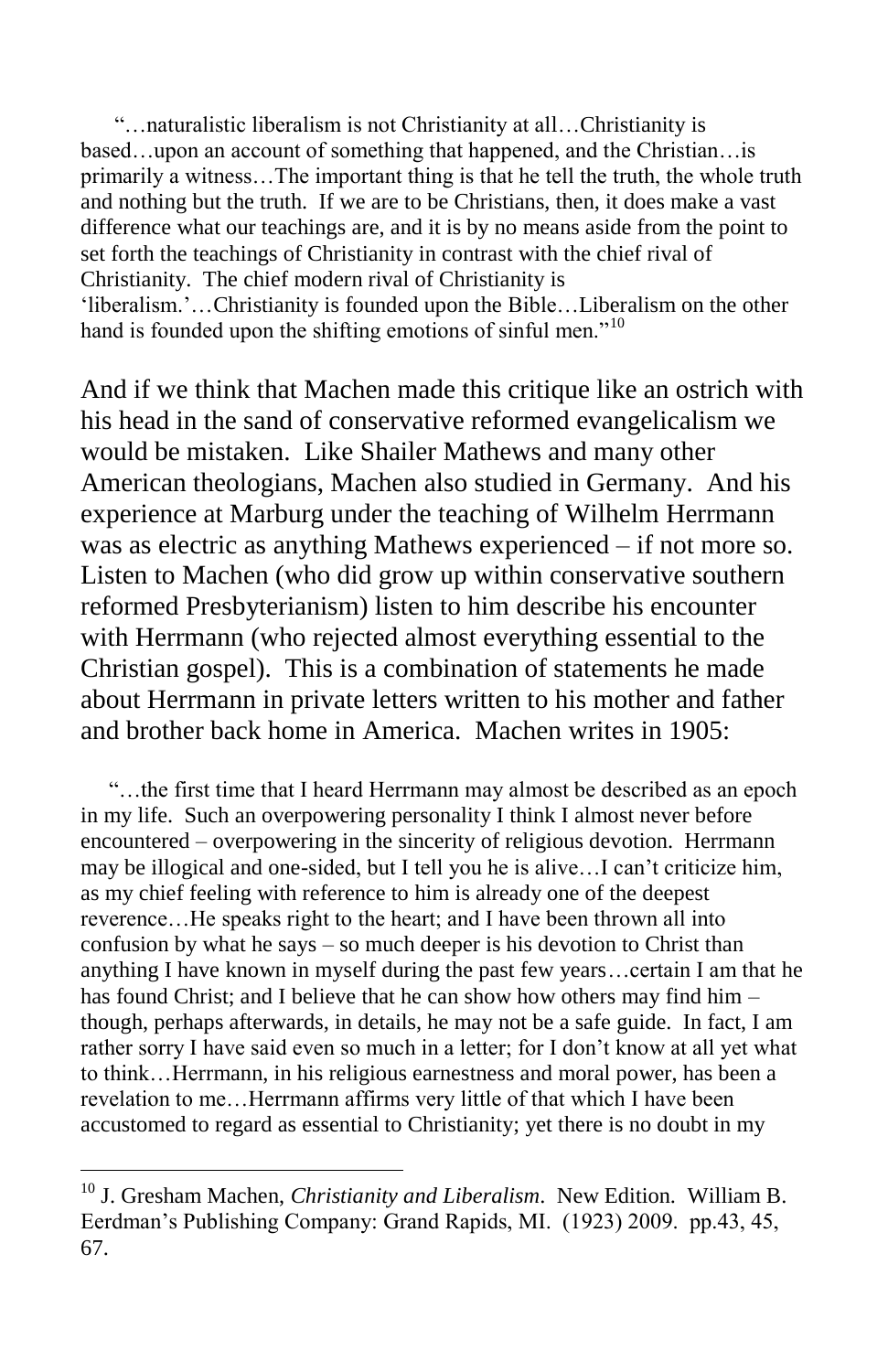mind but that he is a Christian, and a Christian of a peculiarly earnest type…It is inspiring to see a man so completely centered in Christ…In New England those who do not believe in the bodily Resurrection of Jesus are, generally speaking, religiously dead; in Germany, Herrmann has taught me that that is by no means the case…Perhaps Herrmann does not give the whole truth – I certainly hope he does not – at any rate he had gotten hold of something that has been sadly neglected in the church and in the orthodox theology."<sup>11</sup>

I cite those letters of Machen just to demonstrate where his critique came from. It came from a man who knew what he was setting out to correct. 20 years later he wrote *Christianity and Liberalism*.

 Well, Machen was not the only scholar who knew how to defend his position in forceful terms. We need need to hear the way Mathews did it, too. Shailer Mathews said:

 "The world needs new control of nature and society and is told that the Bible is *verbally inerrant*. It needs a means of controlling class strife, and is told to believe in the *substitutionary atonement*. It needs a spirit of love and justice and is told that love without orthodoxy will not save from *hell*…It needs to find God in the processes of nature and is told that he who believes in *evolution* cannot believe in God. It needs faith in the divine presence in human affairs and is told it must accept *the virgin birth* of Jesus Christ. It needs hope for a better world order and is told to await the speedy *return of Jesus Christ* from heaven to destroy sinners, cleanse the world by fire, and establish an ideal society composed of those whose bodies have been raised from the sea and the earth (emphasis mine)."<sup>12</sup>

So you see that these men (Machen and Mathews) are standing at complete opposite ends of the spectrum. In fact, the image of a single spectrum is itself misleading. Honestly, they don't even share a spectrum in common. These aren't two different ways of

<sup>11</sup> Machen quoted in Ned B. Stonehouse, *J. Gresham Machen: A Biographical Memoir.* 50<sup>th</sup> Anniversary Edition. Wm. B. Eerdmans Publishing Co: Grand Rapids, MI. (1954) 2004. pp.82-83.

 $12$  Mathews quoted in Dorrien, p.205. Mathews didn't chose this doctrinal platform willy nilly. These beliefs were laid down in writing in a series of pamphlets between 1910 and 1915 called *The Fundamentals: A Testimony to the Truth*. Thus, in context, this statement from Mathews is tantamount to saying: 'I reject as fundamental to the Christian faith each of these doctrines. Verbal inerrancy, substitutionary atonement, creation *ex nihilo*, the virgin birth and the return of Christ are not teachings fundamental to Christianity.' It is a sweeping claim.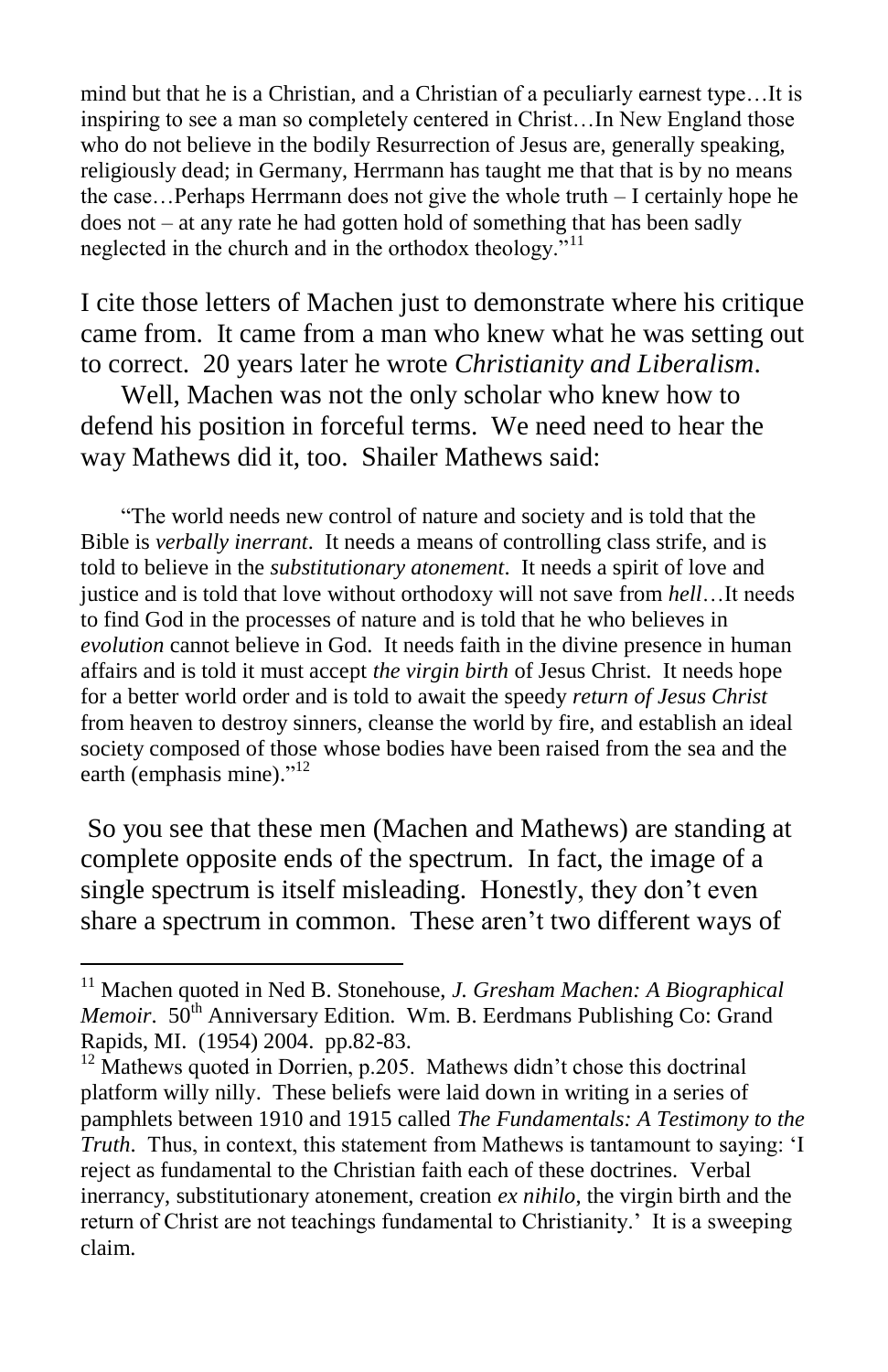looking at the same religion. Machen and Mathews believed in two different religions. They both knew it. And they both felt the other deeply mistaken.

 Now while Shailer Mathews provided academic theological fire power for the advance of liberalism, on a practical and popular level it was Harry Emerson Fosdick that brought it home to the masses.

## **3. Harry Emerson Fosdick (1878-1969)**

 Harry Emerson Fosdick, born in Buffalo, New York in 1878 was the single greatest popularizer of liberal theology in America of the 20<sup>th</sup> century. He pastored the Riverside Church, an interdenominational, ecumenical fellowship overlooking the Hudson River in northwest Manhattan. Fosdick's perch at Riverside was (once again) singlehandedly financed by billionaire philanthropist John Rockefeller. He preached at Riverside from 1931 until 1946. Fosdick also maintained strong ties with Union Theological Seminary and so was influential among seminary students as well as people in the pew.

 In the pulpit, his sensibilities were therapeutic and practical. Like Henry Ward Beecher a generation earlier, Fosdick drew massive crowds and his sermons were heard and called for by thousands. His disdain for the practice of biblical exposition was almost palpable. He said at one point, reflecting on the art and craft of preaching:

 "To start with a passage from Moses, Jeremiah, Paul, or John and spend the first half of the sermon or more on its historic explanation and exposition, presupposed the assumption that the congregation came to church that morning primarily concerned about the meaning of those ancient texts. That certainly was not what my congregation...bothered about."<sup>13</sup>

<sup>&</sup>lt;sup>13</sup> Fosdick quoted in Dorrien, p.363. I must bear witness to and rejoice in the fact that that's *exactly* what my congregation wants on Sunday morning. To start tomorrow morning with the Gospel of John chapter 5 and spend the first half of the sermon or more on its historic explanation and exposition. Many of people come to church in the morning primarily concerned about the meaning of ancient texts. The reason is simple: in those ancient texts are the pathway to life.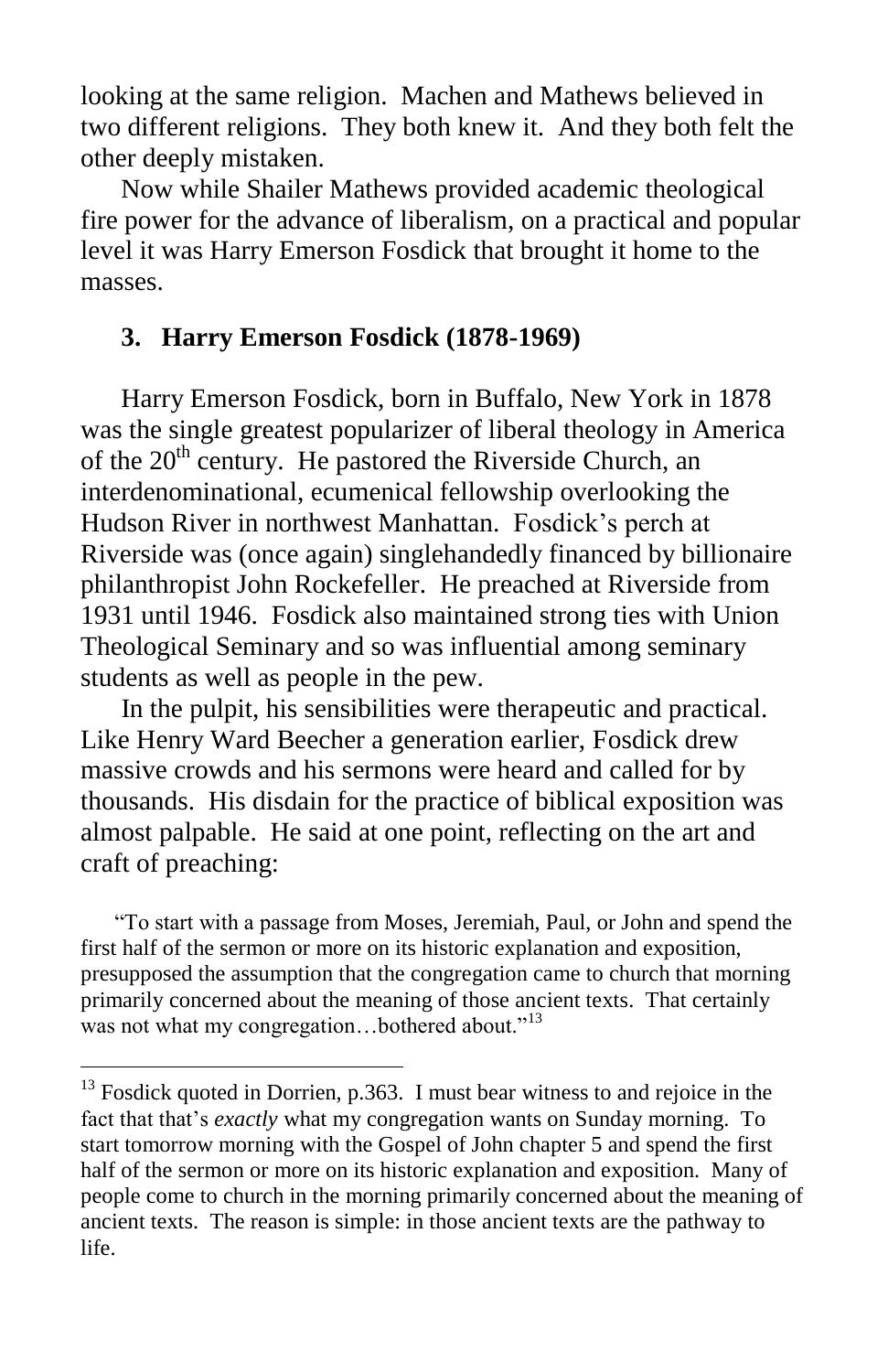When he did preach theologically, it was generally in order to disparage traditional orthodoxy. By far his most famous sermon was a 1922 message entitled: "Shall the Fundamentalists Win?" It genuinely ignited a firestorm and in many ways epitomized the bitter nature of the rift between conservatives and liberals.

 Fosdick was unrelenting, however, in his theologically progressive posture. He once said: "They call me a heretic…Well, I am a heretic if conventional orthodoxy is the standard. I should be ashamed to live in this century and not be a heretic."<sup>14</sup> Part of his success as a popularizer was his wise adaptation of radio beginning in 1924. Fosdick would broadcast his sermons at RCA's radio station WJZ. A few years later, NBC picked him up for their "National Vespers" – a program that ran weekly on Sunday afternoons for the better part of two decades.

 Now one final observation about Fosdick before we move on to consider our final two biographies this hour. Theologically, there's no getting around the fact that Fosdick was a liberal. No one questions this (least of all him). His message represented classic theological accommodation to mindset of the culture of his hearers. However, Fosdick's *message* was also shot through with a deep concern for *morality*. This was owing to his therapeutic focus. His interest and involvement in a kind of preaching that would create piety and transform personal ethics was the dominant note that he struck. He wasn't theological. And he wasn't much of a social gospeller (at least in the terms that Rauschenbusch and Mathews were). But he became incensed particularly when people would warn him that his liberal message would lead to liberal morals. He was unwilling to believe that theological compromise had to lead to ethical compromise.<sup>15</sup> Fosdick's voice still today

<sup>&</sup>lt;sup>14</sup> Ibid, p.379.

<sup>&</sup>lt;sup>15</sup> Riverside Church still exists today and it is a stronghold of ethical compromise that would have scandalized Fosdick's moral sensibilities. It is a doctrinal-ethical about face that nearly defies the imagination. The doctrines Fosdick abhorred are largely believed by many liberals today. But the wild ethical exploration and openness would have flabbergasted Fosdick. The website at Riverside today reads: "The Riverside Church is an open and affirming Christian church with extensive experience uniting…same-sex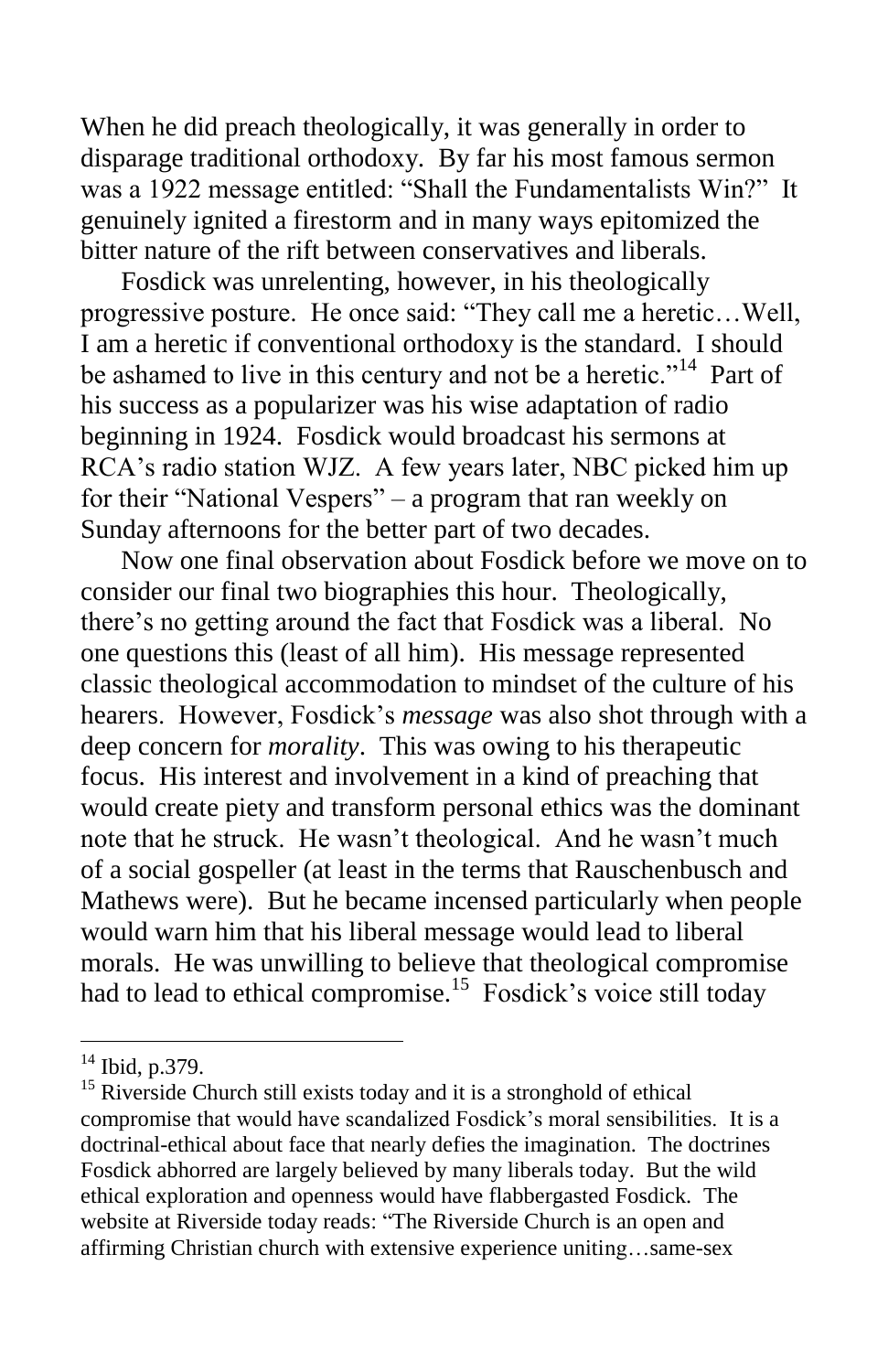rings out: "Underline this: *Sin is real*. Personal and social sin is as terribly real as our forefathers said it was, no matter how we change their way of saying so."<sup>16</sup> Fosdick's shadow is a long one and it still hangs eerily, prophetically over that congregation. His message in time came to transform their mood, their methods, and their morals.

 Now before we go further, I want to insert something here that I think will be valuable. I haven't said much about Union Theological Seminary as an institution yet except to make the connection that Charles Briggs and Harry Emerson Fosdick were faculty members. In a few moments we'll learn about Reinhold Niebuhr and Paul Tillich who also made significant contributions there. But right here I'd like for us to listen to an outside voice. It's the voice of a man who would become a martyr for his Christian convictions in Nazi Germany in 1945. I'm speaking (of course) of the pastor, martyr, prophet, spy – Dietrich Bonhoeffer. The following excerpt is drawn from the 2010 Eric Metaxas biography of the same name. Listen to Bonhoeffer describe his experience at Union in 1930. He communicated these observations for a mentor back home in Germany. Dietrich Bonhoeffer writes:

 "There's no theology here…They talk a blue streak with the slightest substantive foundation and with no evidence of any criteria. The students…are completely clueless with respect to what dogmatics is really about. They are unfamiliar with even the most basic questions. They become intoxicated with liberal and humanistic phrases, laugh at the fundamentalists, and yet basically are not even up to their level…the lack of seriousness with which the students here speak of God and the world is, to say the least, extremely surprising…The theological atmosphere of the Union Theological Seminary is accelerating the process of the secularization of Christianity in America…I am in fact of the opinion that one can learn extraordinarily little over [here]…Things are not much different in the church. The sermon has been reduced to parenthetical church remarks about newspaper events…There's no sense to expect the fruits where the Word really is no longer being preached...The enlightened American, rather than viewing all this with skepticism, instead welcomes it as an example of progress…In New York they preach about virtually everything; only one thing is not addressed, or is addressed so rarely that I have as yet been unable to

couples." <http://www.theriversidechurchny.org/about/?weddings> . Accessed 11-06-13 @ 7:35pm.

<sup>&</sup>lt;sup>16</sup> Fosdick in Dorrien, p.390.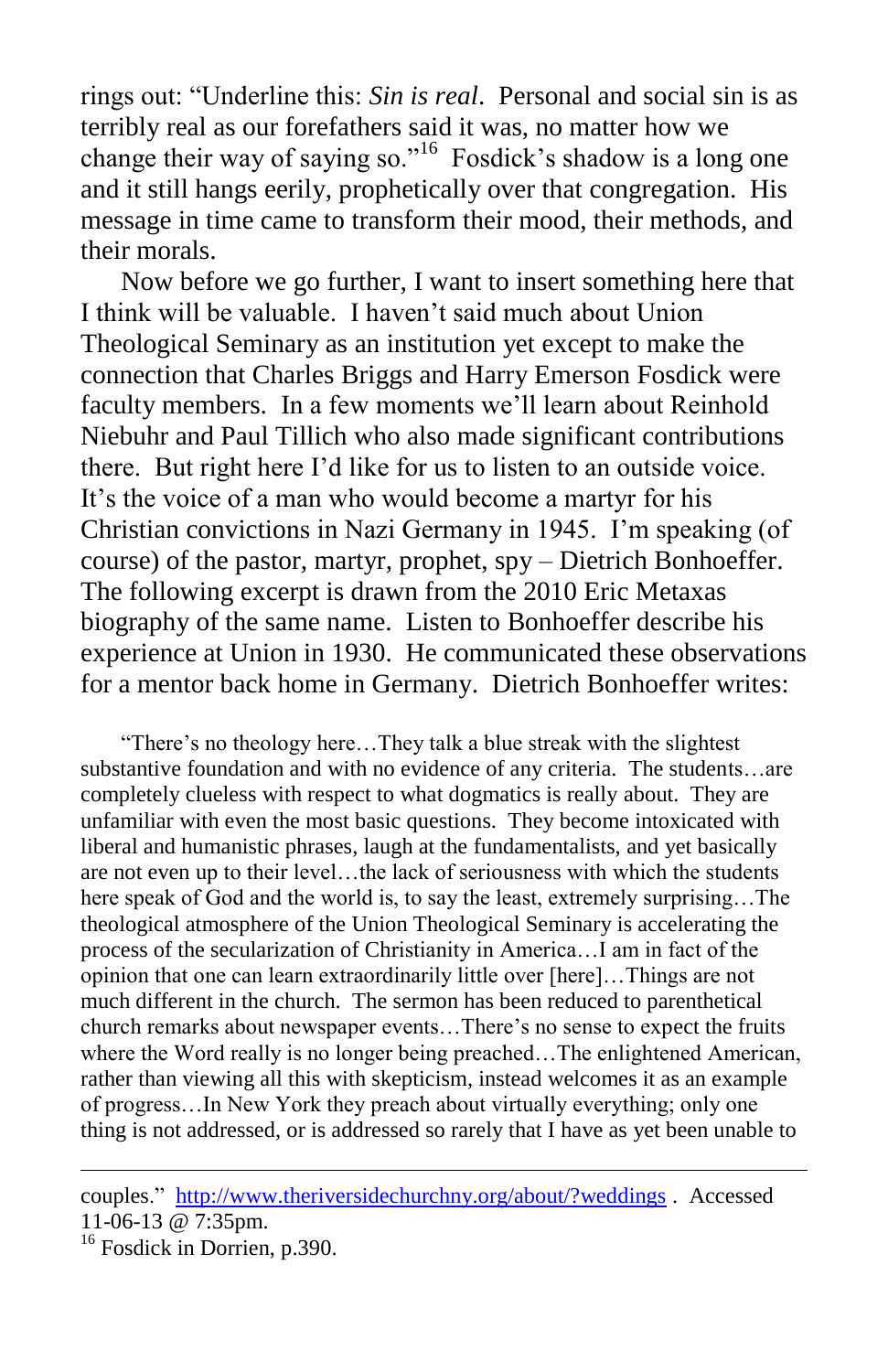hear it, namely, the gospel of Jesus Christ, the cross, sin and forgiveness, death and life. $17$ 

Bonhoeffer's critique is withering. He saw right through American liberal theology. He weighed it, and he found it wanting. Well, before we pause for discussion, let's turn to the so-called "Neo-Orthodoxy" of Reinhold Niebuhr and Paul Tillich. First, Niebuhr.

## **4. Reinhold Niebuhr (1892-1971)**

 Reinhold Niebuhr was born in Wright City, Missouri in 1892. He would go on to become perhaps the most well-known, influential, American born theologian of the  $20<sup>th</sup>$  century. His father, Gustav Niebuhr, was a pastor in the German Evangelical Synod (which was itself a merger Reformed and Lutheran churches). Niebuhr's father was a theological moderate (he was equally as leery of folks to his theological right as he was to his theological left). Reinhold Niebuhr's brother, Richard Niebuhr, became a theologian in his own right at Yale during the midtwentieth century. In fact, it was Richard (not Reinhold) Niebuhr who famously critiqued liberalism with the scathing description: "A God without wrath brought men without sin into a kingdom without judgment through the ministrations of a Christ without a cross."<sup>18</sup> What statement. A God *without wrath* brought men *without sin* into a kingdom *without judgment* through the ministrations of a Christ *without a cross*. It's a broad brush and it certainly doesn't color every liberal, but the statement *is* reflective of a number of the commonly held beliefs that we've seen thus far in our study.

 What's interesting about Reinhold Niebuhr is his story is one that represents a journey from liberalism to what became known as "neo-orthodoxy" and finally home to liberalism again. He's best known for his role in the American expression of neo-orthodoxy. Neo-orthodoxy was (and is) a very diverse movement with roots in Europe – especially in the teachings of Karl Barth and Emil Brunner. Part of the reason we know this movement to be diverse

<sup>&</sup>lt;sup>17</sup> Bonhoeffer quoted in Eric Metaxas, *Bonhoeffer: Pastor, Martyr, Prophet, Spy*. Thomas Nelson: Nashville, TN. 2010. pp.101, 105-106

 $18$  Richard Niebuhr in Dorrien, p.522.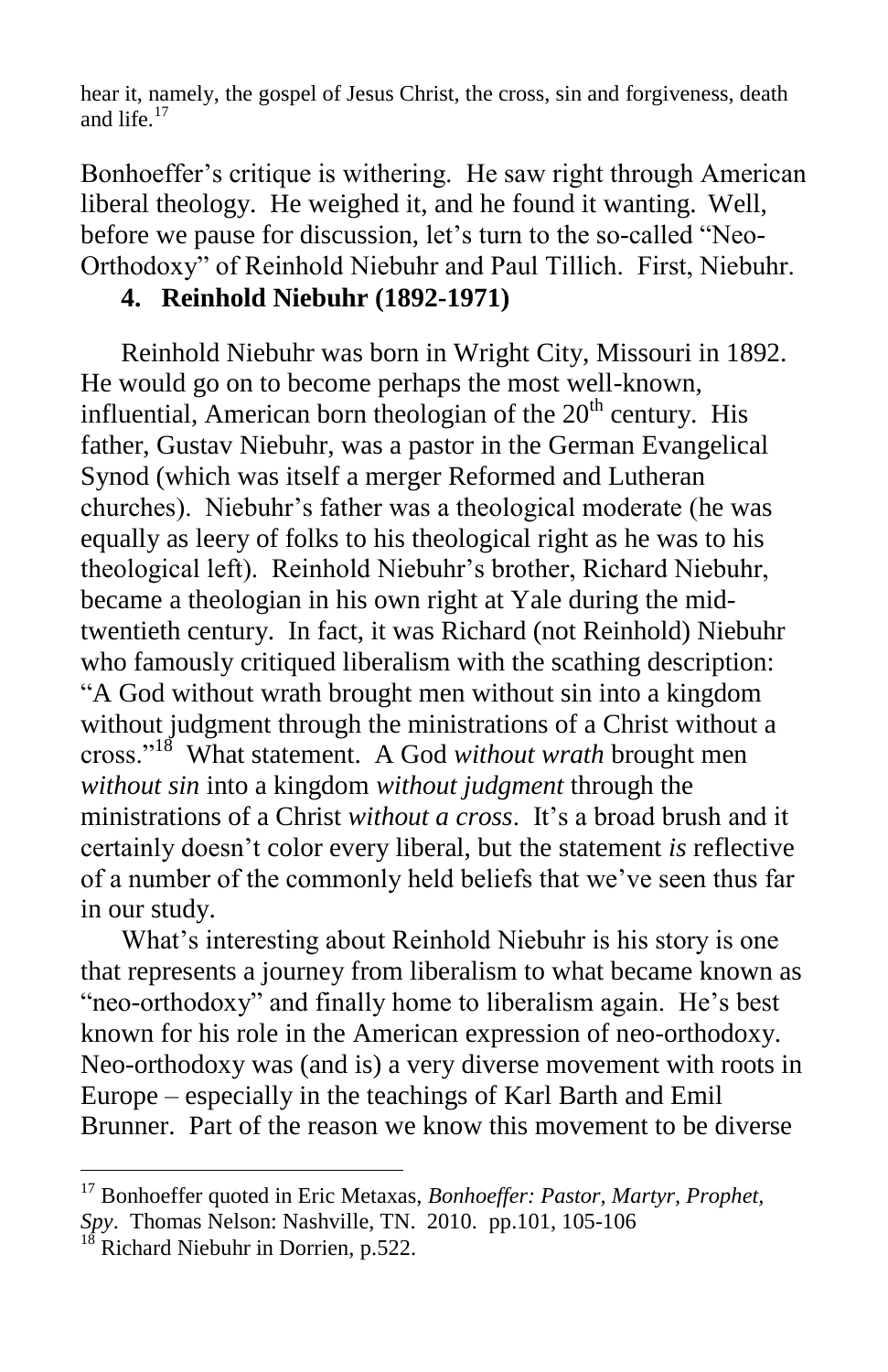is that Niebuhr rejected the theology of Karl Barth and Barth *was* neo-orthodox. Niebuhr's presence in the movement (though) made perfect sense in view of what he saw in his father, a pastor who attempted to offer a third way between conservative and liberal theology. Neo-orthodoxy began with a virulent and fierce critique of liberal protestant thinking but it could be equally as withering in its view of evangelical faith. Niebuhr's critique of liberalism sounded like this:

 "I hold it to be the chief sin of liberalism that it has given selfish man an entirely too good opinion of himself…[liberalism] makes the central message of the gospel, dealing with sin, grace, forgiveness and justification, seem totally irrelevant…[he said that liberals ran the risk of simply preaching] that Jesus was a very, very, very good man... [He said] These moderns do not understand that they cannot transcend the relativities of history by the number of superlatives which they add to their moral estimate of Jesus."<sup>19</sup>

Now at this point, he sounds like he might be a conservative, but he truly wasn't. Just because you disrespect unbelief doesn't mean you value true faith. What's interesting is that Niebuhr disparaged conservatives, too. Nowhere is this more clear than his vision of the Christian faith as "true myth". Here's where Gary Dorrien's description of Niebuhr's position shines so I'll just quote him. Dorrien writes:

 "Liberal theology rightly contended that the myths of the Bible [Genesis creation narrative, Noah's ark, the parting of the Red Sea, and the resurrection of Jesus Christ himself] are myths [in fact, Niebuhr said of the bodily resurrection: that it 'can of course not be literally true…There are very few theologians today who believe the Resurrection actually happened' Niebuhr said …Dorrien continues:] Traditional orthodoxy was hopelessly wrong because it insisted on taking Christian myths literally, Niebuhr explained; liberal theology was equally wrong because it refused to take Christian myths seriously…If taken literally, the Christian myths of divine creation, the fall of humankind, and the double nature of Christ are absurd; but if taken as myths, they are religiously deep in meaning…Orthodox Christianity makes absurd claims about the fall as an historical event, but at least orthodoxy takes with utter seriousness the biblical notion that human nature is thoroughly corrupted by sin. On this count,

<sup>&</sup>lt;sup>19</sup> Reinhold Niebuhr quoted in Dorrien, p.467.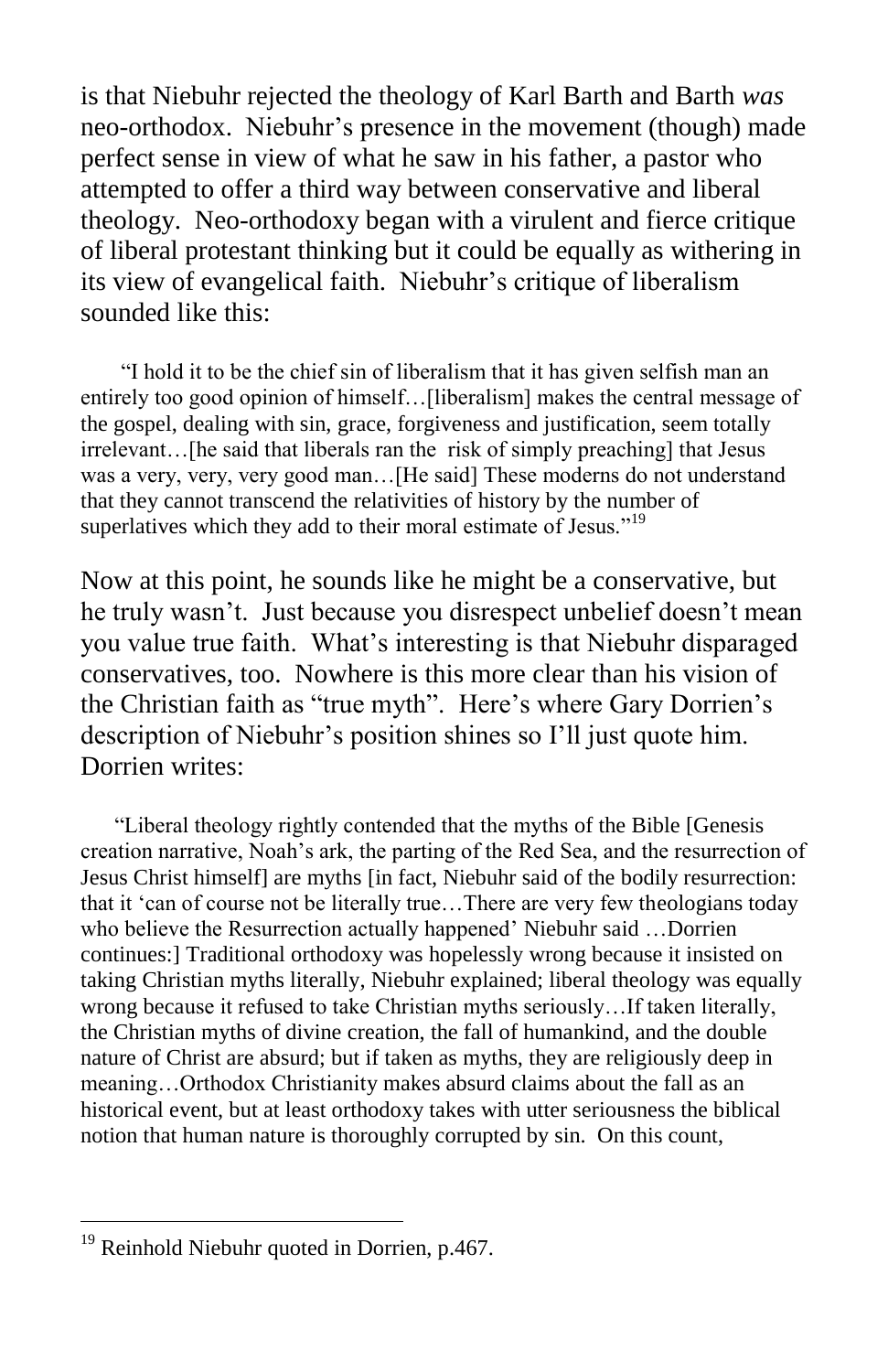traditional orthodoxy tended to be more profound, religiously, than liberal Christianity, which failed to take seriously the defining myths of Christianity."<sup>20</sup>

Niebuhr's vision of Christian myth allowed him to simultaneously skewer those both to his right and to his left. $^{21}$ 

 What is perhaps most telling about his spiritual pilgrimage is that by the mid-1950's, Niebuhr began qualify and to regret the nature of the attacks he made on liberalism at the beginning of his career. In fact, before it was all over, Niebuhr confessed:

 "I find that I am a liberal at heart, and that many of my broadsides against liberalism were indiscriminate…There is no need for polemics today, and there was no need for them when I wrote. My polemics were of an impatient young man who had certain things to say and wanted to get them said clearly and forcefully."<sup>22</sup>

 So Niebuhr ended up back where he began his journey as a theologian: a liberal, in nearly every sense of the term. I say "nearly" every sense of the term because there was one area of liberalism that didn't fit him. His message, his methods, and his mood were liberal. But not his morals. In fact, it was liberal morality which led to a break between him and his colleague at Union Theological Seminary – Paul Tillich.

 $20$  Dorrien, p.455; and Niebuhr in Dorrien pp.481-482.

<sup>21</sup> In 1997's *The Word as True Myth: Interpreting Modern Theology* (Westminster John Knox Press, Louisville, KY pp.5-6), Garry Dorrien takes a Niebuhrian slant on myth while nevertheless recognizing that this slant is on an absolute crash-course with the biblical witness on the subject. Dorrien writes: "I shall argue for a positive approach to Christian myth, but one problem with this project must be noted at the outset. This is that scripture assumes an explicitly pejorative understanding of myth [i.e. the Bible expresses contempt or disapproval of myth]. The word occurs five times in the New Testament, and never in a positive light. 1 Timothy 1:4 and 4:6-7 equate myth with 'old wives tales' and other vain speculation; 2 Timothy 4:4 warns against the temptation to turn away from truth 'and wander away into myths'; Titus 1:14 similarly warns against 'paying attention to Jewish myths.'…[finally] the attitude of the later epistles toward myth as a whole is plainly summarized in 2 Peter 1:16: 'For we did not follow cleverly devised myths when we made known to you the power and coming of our Lord Jesus Christ, but we had been eyewitnesses to his majesty."

 $22$  Niebuhr quoted in Dorrien, p.480.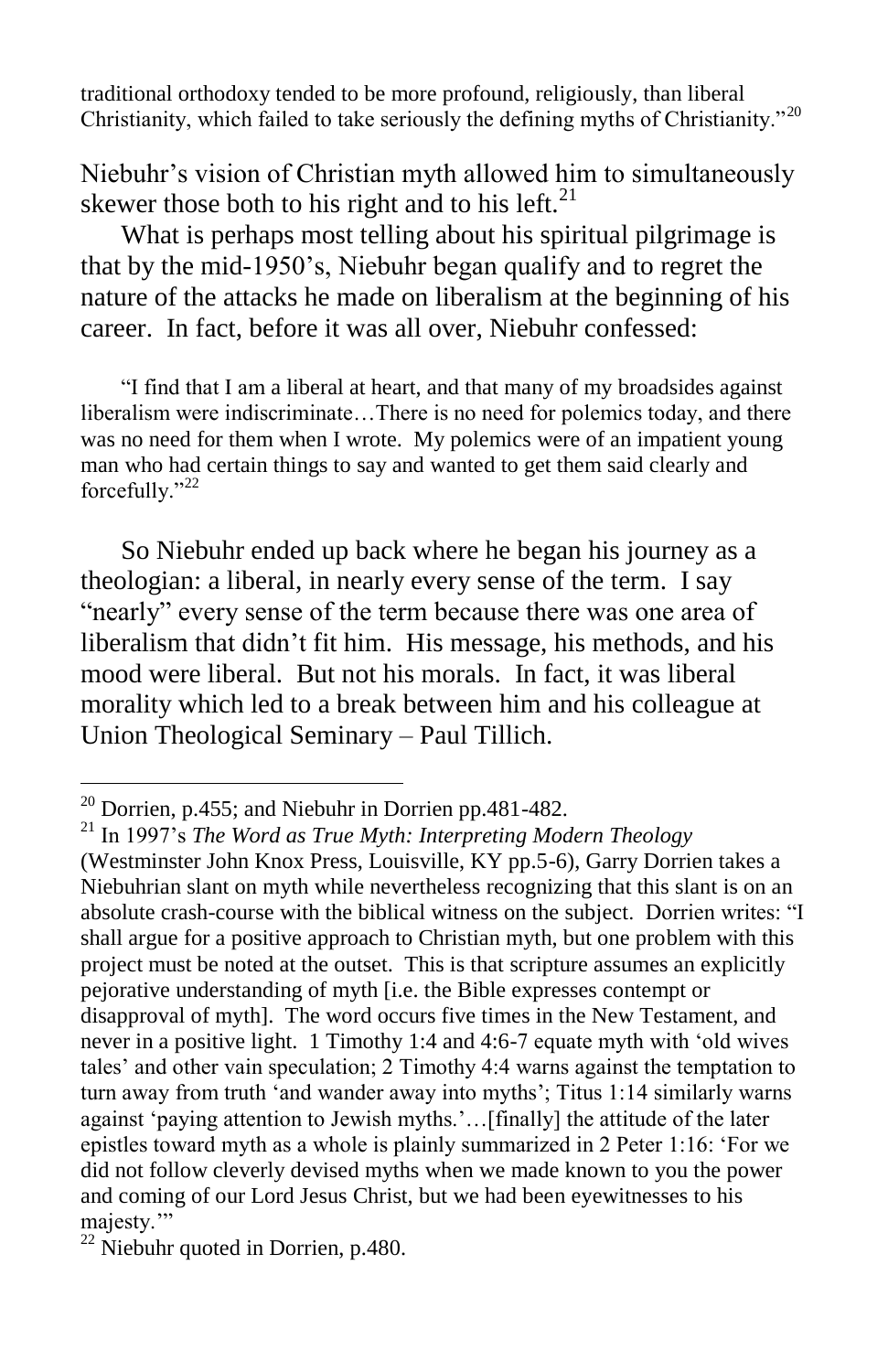# **5. Paul Tillich (1886-1965)**

 Paul Tillich's sketch here will be brief but it's important we visit him. He was born in 1886 and raised in Germany, but escaped to America during the rise of the Nazi Party in the year 1933. He was 47 years old at the time. He didn't speak a word of English but learned it passably enough to find asylum teaching theology at Union Theological Seminary in New York City. Tillich was broadly neo-orthodox but, like Niebuhr, exhibited many tendencies toward full-fledged liberal thinking. For example, he put very little stock in the importance of the actual historical *existence* of Jesus of Nazareth. For Tillich, it truly was a moot point to him whether Jesus lived, died, or was raised at all. So we have on our hands in Tillich a man whose vision of the Christian faith has little in common with the gospel preached by the Apostle Paul. In terms of his doctrine of God, Tillich was a pantheist, possibly an atheist. And as surprising as his theological concessions were, there were other theologians before and after who held such beliefs. What was especially alarming about Tillich was the sort of life he lived.

 After 22 years at Union Seminary, Tillich accepted a post teaching theology at Harvard for seven years starting in 1955. Remember, this man had the responsibility of training *pastors*. Gary Dorrien writes: "Tillich prided himself on never going to church at Harvard."<sup>23</sup> You heard that sentence correctly. He was in Cambridge for seven years. And Tillich *prided* himself on never going to church at Harvard. Perhaps the most vivid liberalism that Tillich embraced was not his message, but his morality. His moral liberalism. Though he remained married to his second wife Hannah for nearly all of his adult life until his death in 1965, Tillich was serially unfaithful to her. On his lecture circuits and preaching tours, even among his seminary students, Tillich simply could not help himself when it came to his relationships with other women. His infidelity during his speaking tours rivaled that of some American rock stars during his era. Dorrien recounts:

 $23$  Dorrien, p.512.